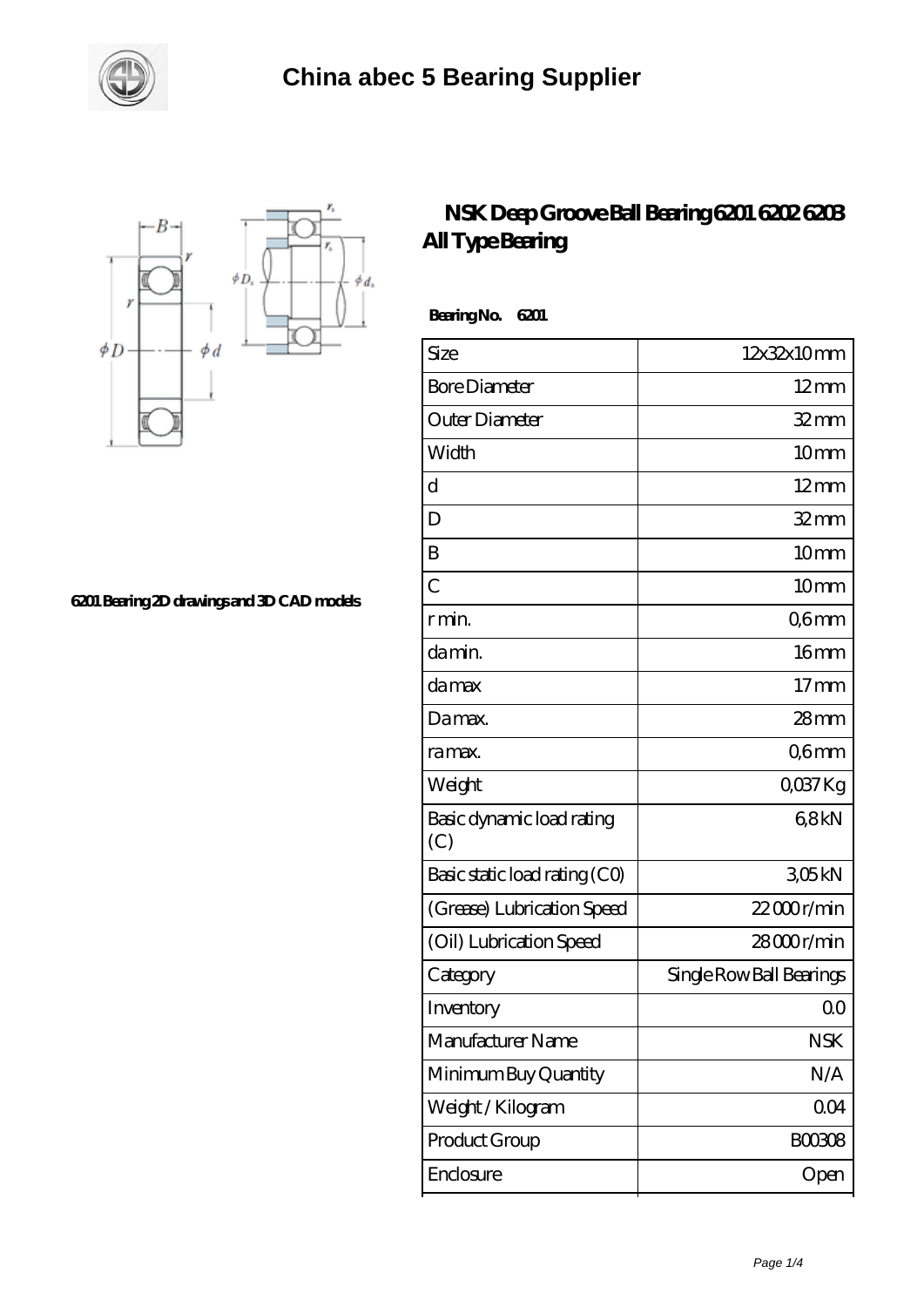

## **[China abec 5 Bearing Supplier](https://m.smokehousewinery.com)**

| Precision Class                    | ABEC 1   ISO PO                                                                                                                                                                     |
|------------------------------------|-------------------------------------------------------------------------------------------------------------------------------------------------------------------------------------|
| Maximum Capacity / Filling<br>Slot | No                                                                                                                                                                                  |
| Rolling Element                    | <b>Ball Bearing</b>                                                                                                                                                                 |
| Snap Ring                          | No                                                                                                                                                                                  |
| <b>Internal Special Features</b>   | No                                                                                                                                                                                  |
| Cage Material                      | Steel                                                                                                                                                                               |
| Internal Clearance                 | CO-Medium                                                                                                                                                                           |
| Inch - Metric                      | Metric                                                                                                                                                                              |
| Long Description                   | 12MM Bore; 32MM<br>Outside Diameter; 10MM<br>Outer Race Diameter;<br>Open; Ball Bearing; ABEC 1<br>ISO PO, No Filling Slot; No<br>Snap Ring, No Internal<br><b>Special Features</b> |
| Category                           | Single Row Ball Bearing                                                                                                                                                             |
| <b>UNSPSC</b>                      | 31171504                                                                                                                                                                            |
| Harmonized Tariff Code             | 8482.105068                                                                                                                                                                         |
| Noun                               | Bearing                                                                                                                                                                             |
| Keyword String                     | Ball                                                                                                                                                                                |
| Manufacturer URL                   | http://www.nskamericas.co<br>m                                                                                                                                                      |
| Manufacturer Item Number           | 6201                                                                                                                                                                                |
| Weight/LBS                         | 008                                                                                                                                                                                 |
| Bore                               | Q472Inch   12Millimeter                                                                                                                                                             |
| Outside Diameter                   | 1.26Inch   32 Millimeter                                                                                                                                                            |
| <b>Outer Race Width</b>            | 0.394 Inch   10 Millimeter                                                                                                                                                          |
| bore diameter:                     | $12 \text{mm}$                                                                                                                                                                      |
| closure type:                      | Open                                                                                                                                                                                |
| outside diameter:                  | $32$ mm                                                                                                                                                                             |
| internal clearance:                | Normal Clearance                                                                                                                                                                    |
| overall width:                     | 10 <sub>mm</sub>                                                                                                                                                                    |
| manufacturer upc number:           | 029176013645                                                                                                                                                                        |
| bore type:                         | Round                                                                                                                                                                               |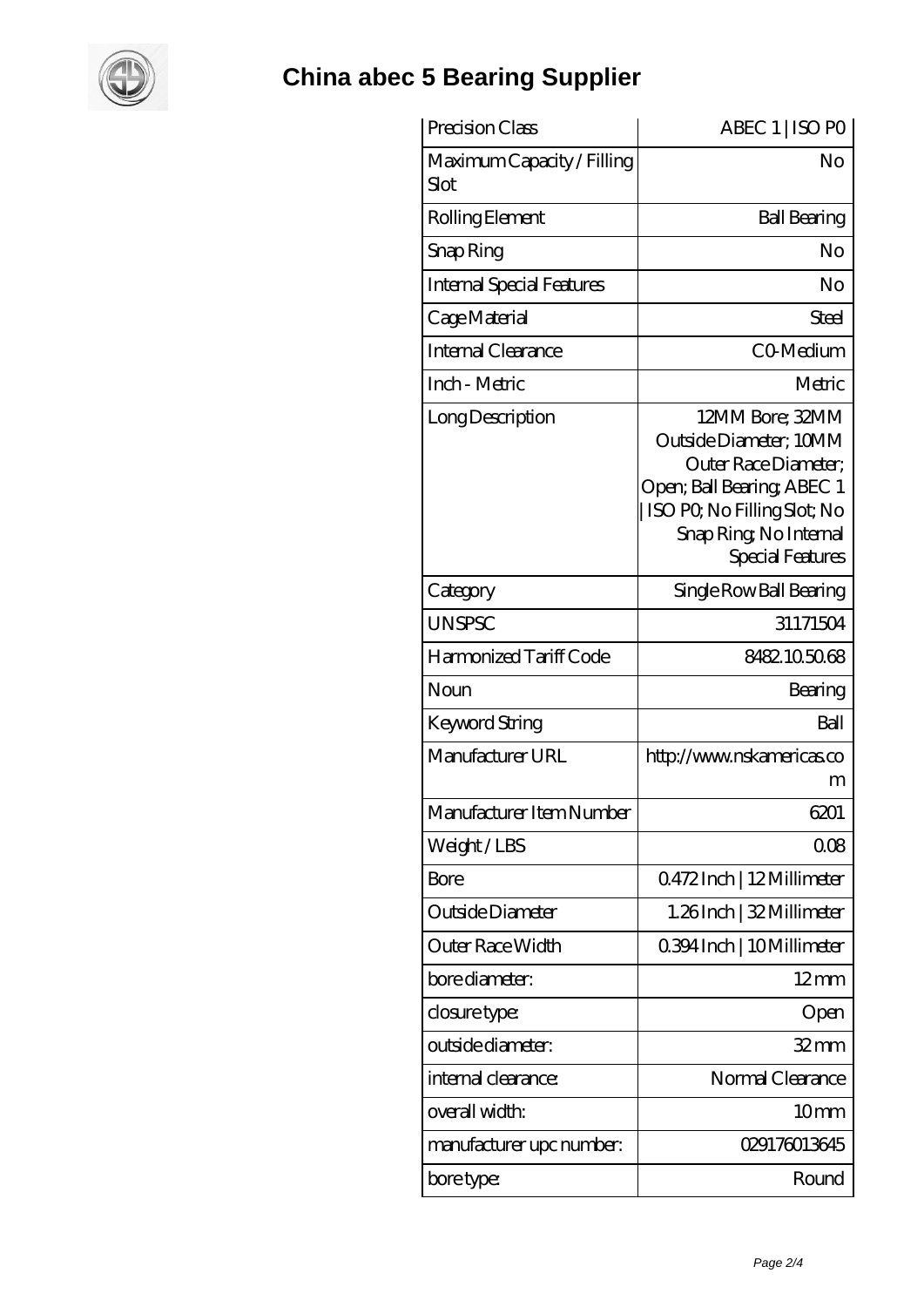

| <b>SRI</b>                     | 301            |
|--------------------------------|----------------|
| hidYobi                        | 6201           |
| LangID                         | 1              |
| $D_{-}$                        | 32             |
| <b>SREX</b>                    | 003            |
| $\mathbf{B}$                   | 10             |
| damin                          | 16             |
| hidTable                       | ecat_NSRDGB    |
| Oil rpm                        | 28000          |
| <b>SRE</b>                     | 316            |
| mass                           | 0037           |
| GRS rpm                        | 22000          |
| ra                             | Q6             |
| <b>SRIX</b>                    | Q015           |
| $D_a$                          | 28             |
| <b>SRIN</b>                    | $\overline{0}$ |
| CO                             | 305            |
| fo                             | 123            |
| <b>SREN</b>                    | $\overline{O}$ |
| DE                             | 27.953         |
| Prod_Type3                     | DGBB_SR_OT     |
| DA_                            | 5.953          |
| bomp                           | 0              |
| $Z_{-}$                        | 7              |
| yobi                           | 6201           |
| $C_{\text{conv}}$              | 6800           |
| ALPHA_                         | $\overline{O}$ |
| SDM                            | 22             |
| $\Gamma$                       | 06             |
| <b>KBRG</b>                    | 6101           |
| <b>SBRG</b>                    | $\mathbf{z}$   |
| $DI$ <sub><math>-</math></sub> | 16047          |